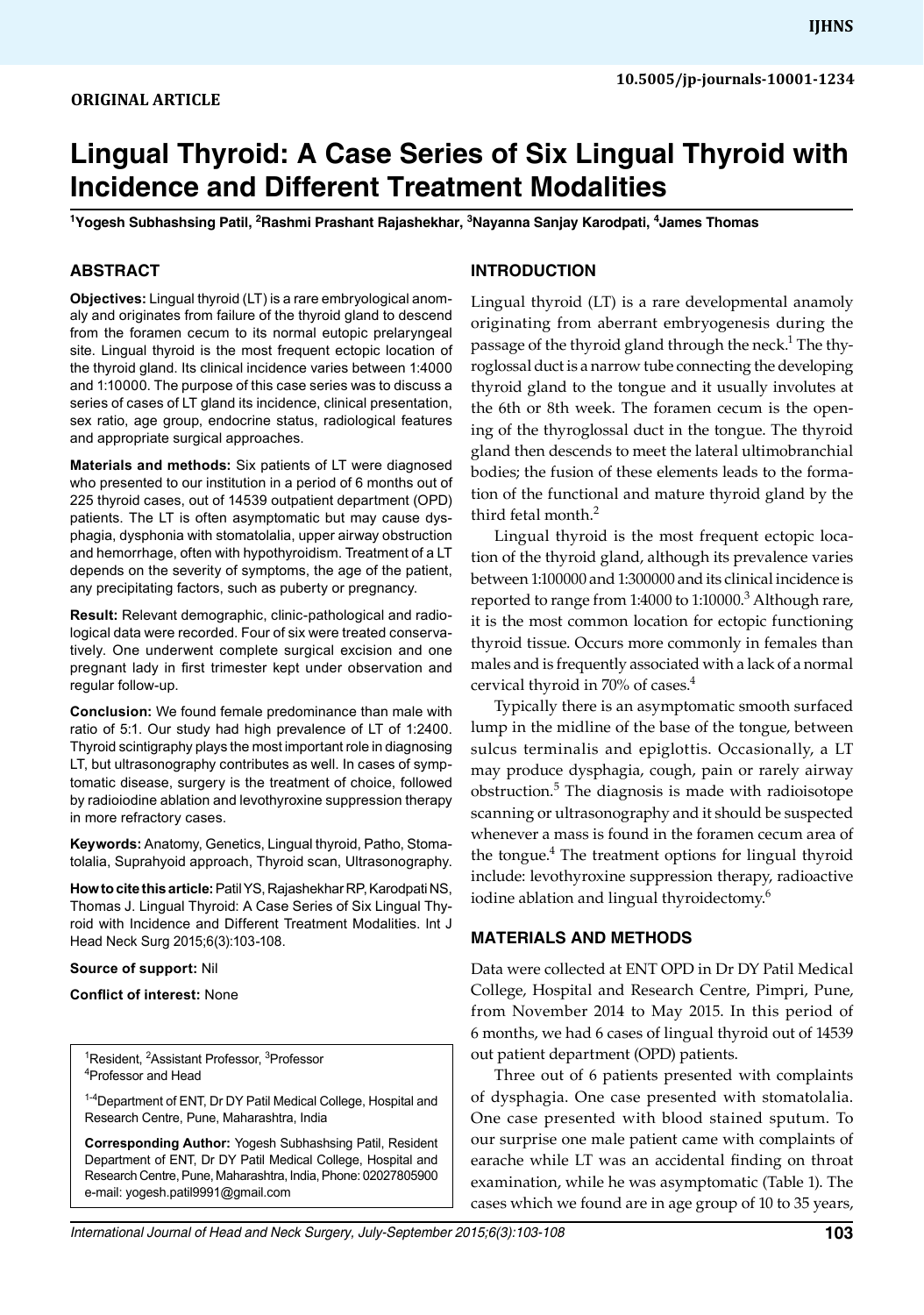| <b>Table 1.</b> I Teschildtion and management of ET cases |                              |                                   |                                      |                              |                              |                              |
|-----------------------------------------------------------|------------------------------|-----------------------------------|--------------------------------------|------------------------------|------------------------------|------------------------------|
|                                                           | Case 1                       | Case 2                            | Case 3                               | Case 4                       | Case 5                       | Case 6                       |
| Gender                                                    | Female                       | Female                            | Male                                 | Female                       | Female                       | Female                       |
| Age                                                       | 12                           | 25                                | 30                                   | 16                           | 19                           | 22                           |
| Presentation                                              | Stomatolalia                 | dysphagia and<br>dyspnea          | Asymptomatic<br>(incidental finding) | Dysphagia                    | Blood stained<br>sputum      | Dysphagia                    |
| Endocrine<br>status                                       | Hypothyroidism               | Hypothyroidism with<br>amenorrhea | Hypothyroidism                       | Euthyroid                    | Hypothyroidism               | Hypothyroidism               |
| <b>USG Neck</b>                                           | Absence of normal<br>thyroid | Absence of normal<br>thyroid      | Absence of normal<br>thyroid         | Absence of<br>normal thyroid | Absence of<br>normal thyroid | Absence of<br>normal thyroid |
| Thyroid scan                                              | Lingual thyroid              | Lingual thyroid                   | Lingual thyroid                      | Lingual thyroid              | Lingual thyroid              | Lingual thyroid              |
| Treatment                                                 | Conservative                 | Conservative                      | Conservative                         | Surgical excision            | Conservative                 | Conservative                 |
|                                                           |                              |                                   |                                      |                              |                              |                              |

**Table 1:** Presentation and management of LT cases

in whom there is extra demand of thyroid hormone by the body which causes physiological enlargement of the gland.

In our data, we found female predominance of lingual thyroid with female to male ratio of 5:1. All females were between 10 and 35 years in whom there is extra demand of thyroxine by the body which causes it to undergo physiological enlargement (Graph 1).

On examination, mass was visible which was single or bilobed and pinkish to red in color, ovoid in the posterior 1/3rd of tongue just posterior to the circumvallate papillae, over foramen cecum (Fig. 1). On palpation, the mass was single or bilobed, soft to firm in consistency with well-defined margins, nonmobile, nontender and did not bleed on touch. Examination of the neck revealed no palpable thyroid gland in the pretracheal position and no cervical lymphadenopathy. Patients were further investigated. Video laryngoscopy was done in all patients to look out the extent of the mass from base of tongue to vallecula. Biopsy of the mass was not done as chances of bleeding are more.

Ultrasonography of neck shows absence of thyroid gland in its normal anatomical position with the hypoechoic mass lesion in posterior one third of the tongue suggestive of LT. Thyroid function test was suggestive of hypothyroidism in all patients. Thyroid scan showed an area of radiotracer concentration noted in the midline, corresponding to the swelling at the base of the tongue (Fig. 2). Ectopic functioning thyroid tissue-LT. No tracer concentration was noted in the region of thyroid bed: absence of functioning thyroid gland in the thyroid bed.

Computed tomography neck was suggestive of LT. Magnetic resonance imaging (MRI) neck showed a fairly well-defined mixed signal intensity mass seen at the posterior aspect of the tongue which showed heterogeneous post contrast enhancement and narrowing of the oropharynx suggestive of LT.

A male patient of LT (Fig. 3) was asymptomatic and was in hypothyroid state, managed conservatively on tablet thyroxine and routine follow-up. Other female patient complained of blood stained sputum 5 to 6 episodes since 6 months. She was investigated and was diagnosed as LT without any respiratory cause. She was in hypothyroid state and was started on tablet thyroxine and routine follow-up. One 12 years old female child's parents complained of stomatolalia and was diagnosed LT after routine hematological and radiological investigations. She was in hypothyroid state so was started on conservative treatment of thyroxine. Two out of 5 female patient of LT complained of dysphagia and dyspnea. One was in physiological hypothyroid state and were treated conservatively. Other female complained of



**Graph 1:** Incidence of lingual thyroid in age group **Fig. 1:** Lingual thyroid on videolaryngoscopy



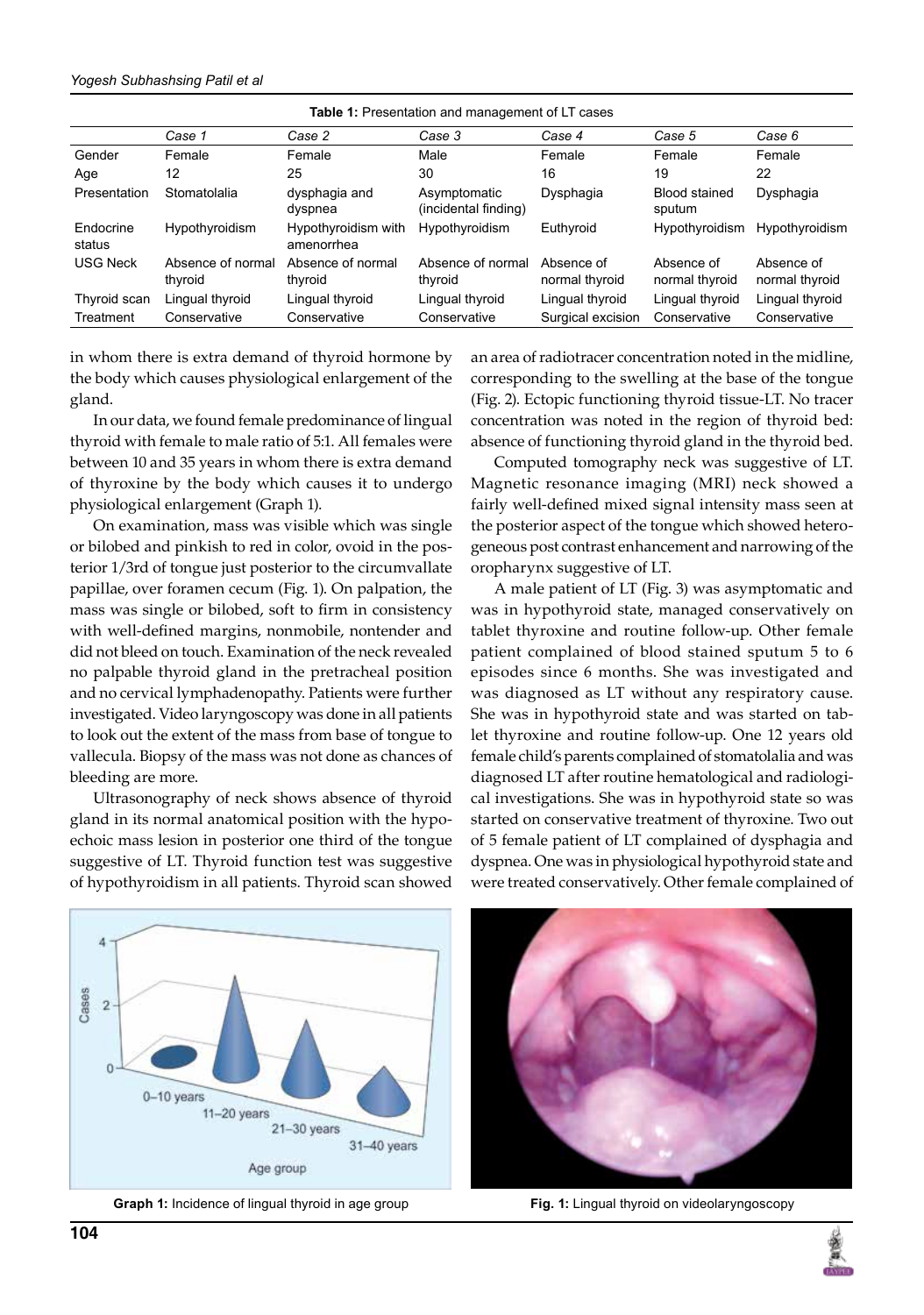*Lingual Thyroid: A Case Series of Six Lingual Thyroid with Incidence and Different Treatment Modalities*



**Fig. 2:** Radioactive iodine uptake and scan test for lingual thyroid

2 months of amenorrhea. She was adviced by endocrinologist to undergo surgery in second trimester and was given tablet thyroxine 25 µg and was kept under observation.

If the LT is the only functioning thyroid, suppression therapy using regular oral doses of thyroxine can be attempted. This is more so in patients whose normal physiological requirement of thyroxine is raised as during periods of active growth, menarche, pregnancy, etc. This suppression therapy will help in preventing abnormal physiological enlargement of the ectopic thyroid tissue.

A 16 years old female patient complained of dysphagia. She was already diagnosed of hypothyroidism and was on treatment for the same for 1 year. Her repeat thyroid function test was euthyroid state. She was investigated further. Her video laryngoscopy showed mass over posterior 1/3rd of tongue and extending till median aryepiglottic fold. On palpation, there was absence of normal thyroid tissue in its normal position. Further hematological and radiological investigations were done which all suggestive of LT.

Suprahyoid approach for this patient was decided. Preliminary tracheostomy was performed under local anesthesia. General anesthesia is introduced via tracheostome. This protects and takes control of the airway in an efficient manner. Transverse skin crease incision is made at the level of hyoid bone. Skin, subcutaneous tissue and cervical fascia are elevated in the subplatysmal plane (Fig. 4) Dissection in this plane is continued and the flap



**Fig. 3:** Videolaryngoscopy showing lingual thyroid



**Fig. 4:** Intraoperative picture of suprathyroid approach for lingual thyroid excision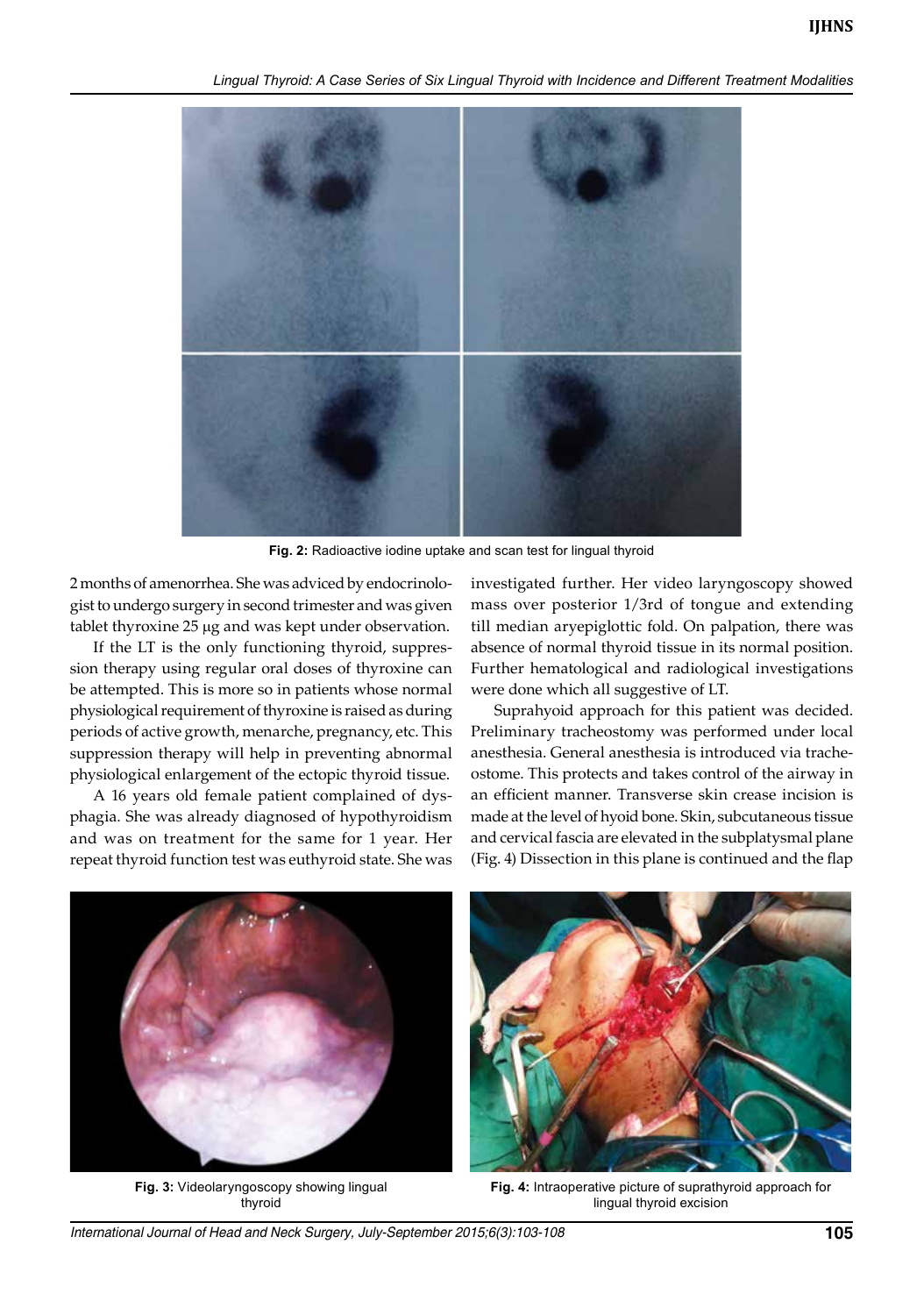

**Fig. 5:** Excised lingual thyroid specimen sent for HPE

is raised above the level of hyoid bone. In this stage, the muscles attached to the hyoid bone are cut and dissected subperiosteally. The supra hyoid muscles are split and the oral cavity is entered. Using a finger guide inside the oral cavity the mass is pushed downwards and delivered via the suprahyoid neck incision. The mass is removed *in toto* (Fig. 5) and was sent for histopathological examination. The wound was meticulously closed in layers. Ryles tube feeding was started. After surgery, the patient was started on oral supplemental doses of thyroxine.

## **DISCUSSION**

Hickmann recorded the first case of LT in 1869. Montgomery stressed that for a condition to be branded as LT, thyroid follicles should be demonstrated histopathologically in tissues sampled from the lesion.<sup>7</sup> Any functioning thyroid tissue found outside the normal thyroid location is termed ectopic thyroid tissue.<sup>8</sup>

Ectopic thyroid tissue can also occur between the geniohyoid and mylohyoid muscles (sublingual thyroid), above the hyoid bone (prelaryngeal thyroid) and in other rare sites, such as the mediastinum, precardial sac, heart, breast, pharynx, esophagus, trachea, lung, duodenum and mesentery of the small intestine, adrenal gland. $9-13$ 

Lingual thyroid is the result of failure of descent of the thyroid anlage from the foramen cecum of the tongue. The reasons for the failure of descent are unknown.<sup>14</sup> Genetic research has shown that the gene transcription factors TITF-1 (Nkx2-1), Foxe1 (TITF-2) and PAX-8 are essential for thyroid morphogenesis and differentiation. Mutation in these genes may be involved in abnormal migration of the thyroid.<sup>15</sup> Lingual thyroid is found in 10% of general population. Not all LT tissue is functional and function tends to decline with age.<sup>5</sup> The majority of patients with ectopic thyroid are asymptomatic, while some cases are detected incidentally. Symptoms are usually related to size and location of the ectopic

gland as well as endocrine dysfunction. Clinical presentation are varied, most of them related to oropharyngeal obstruction, and may include dysphagia (mild or severe), dyspnea and dysphonia, fullness in throat, stomatolalia, bleeding, sleep apnea. Stridor is most common in neonates. About 33% of the patients show hypothyroidism findings. $^{14}$  Lingual thyroid usually presents itself as a midline, nodular mass in the base of tongue.<sup>16</sup> Palpation of the neck is extremely essential, in order to check the presence or the absence of the thyroid gland in its normal position.

Ectopic thyroid may become goitrous and may also be associated with clinically evident thyroid dysfunction, which could be either hypofunction or hyperfunction.<sup>17</sup> Rarely, benign and malignant neoplastic changes can occur in ectopic thyroid tissue. Thyroiditis occurring in ectopic thyroid tissue has also been reported.<sup>18</sup> Ectopic thyroid is commonly detected during periods of increased demand for thyroid hormones, e.g. puberty and pregnancy. Increased levels of thyrotropin at these periods causes enlargement of the ectopic thyroid tissue, thereby making it clinically detectable as a mass, or following pressure symptoms. During pregnancy, thyroid gland size increases by an average of 30% in borderline iodine deficient regions.<sup>19</sup> It has been speculated that epidermal growth factor could also stimulate thyroid growth (n). Ectopic thyroid is the most common cause of congenital hypothyroidism in infants. In addition hypothyroidism occurs in about 33% of patients with thyroid ectopy.<sup>20</sup> While some amount of normal thyroid hormone is secreted by the ectopic gland, this may not be sufficient for higher physiological demands during puberty, pregnancy, infections and trauma.<sup>21</sup>

Frequency of carcinoma in LT is estimated to be approximately 1 in 100 cases with a female to male ratio ranging from 3:1 to 8:1. Most tumors are papillary carcinomas. However, follicular, mixed follicular, and papillary Hurthle cell and medullary carcinomas have also been described.<sup>22</sup>

Ectopic thyroid glands in infants and young children who suffer from failure to thrive and mental retardation is often detected during routine screening and work-up for hypothyroidism.<sup>23</sup>

Diagnosis depends on finding thyroid tissue at the base of the tongue with the absence of normally located gland. Only occasionally do patients have thyroid tissue both at the tongue base and elsewhere in the neck. Imaging studies as ultrasound scan, CT scan and technetium-99 m (Tc99m) thyroid scan would be of great value establishing the diagnosis.<sup>8</sup> Ultrasound is only use in demonstrating absent thyroid tissue in the normal location, which is the case in the majority of cases. $^{24}$  The sensitivity of detection of an ectopic thyroid is enhanced by the use of color

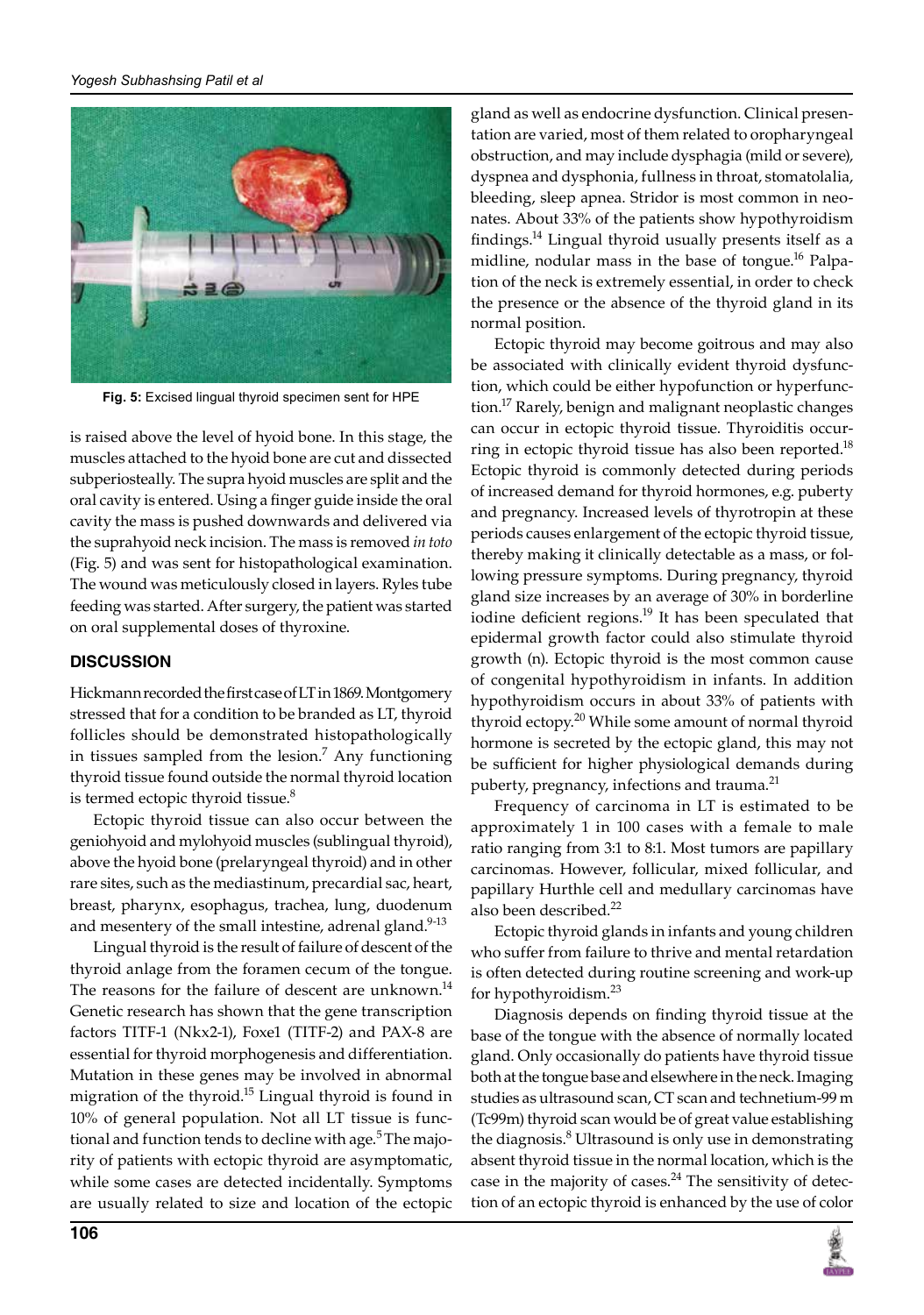Doppler technique by demonstrating peripheral or internal color flow signals that are reflective of hypervascularity.25 Radionuclide thyroid imaging employing Tc99m pertechnetate, iodine-131 or iodine 123 is useful in the evaluation for ectopic thyroid. Thyroid tissue takes up the radioisotope and this helps in localizing the ectopic thyroid and at the same time in determining the presence of ectopic thyroid gland. This crucial to know before surgical removal of the ectopic tissue since in more than half of patients with thyroid ectopy, no other functioning thyroid tissue exists.<sup>26</sup>

Chest radiography may also be useful in revealing some cases of intrathoracic goiter.<sup>22</sup> Computed tomography and MRI are valuable tools in identifying the site of ectopy, especially when it is distant from the descending pathway of thyroid. Magnetic resonance imaging is particularly useful in LT when there is difficulty in differentiating thyroid tissue from tongue muscle.<sup>27</sup>

Asymptomatic euthyroid patients with ectopic thyroid do not usually require therapy but are kept under observation. In patients with lingual, sublingual, lateral neck or intratracheal thyroid with hypothyroidism, suppressive therapy is administered using exogenous thyroid hormone. This suppresses the TSH level and causes reduction in the size of the gland. Euthyroid patients with mild obstructive symptoms can also benefit from suppressive therapy.<sup>23</sup> Surgical intervention is indicated when severe obstructive symptoms, bleeding, ulceration, cystic degeneration and malignancy occur.<sup>28</sup> Levothyroxine therapy should be initiated after surgical excision as the LT is the only functioning thyroid tissue found in 70% of these patients.<sup>16</sup>

Excision of a LT is usually carried out by transoral route. It is best for small lesions because of the limited exposure it provides. In bigger lesions, exposure can be improved by adopting the midline mandibulectomy and tongue splitting technique. Large swellings are often removed surgically through lateral pharyngectomy, suprahyoid or transhyoid approaches. The transposition technique of thyroid tissue into the anterior rectus sheath or under the strap muscles enables satisfactory long-term postoperative thyroid function, while 70% of patients will require exogenous thyroid hormone replacement following autotransplantation.<sup>23</sup> Parathyroids, will be in their normal position, i.e. neck because embryologically their developmental process is different.

Radioactive iodine 131 therapy is an alternative to surgical ablation. It is indicated in patients who are not fit for surgery, in those who refused operation and where surgical resection is not feasible due to anatomical difficulties.<sup>23</sup> It is contraindicated in pregnant women and avoided in younger pediatric patients. Other disadvantages include slow response to medication, fibrosis, radiation induced tracheitis and dependence on life-long thyroid hormone replacement.<sup>23,29</sup>

## **CONCLUSION**

Ectopic thyroid remains a rare developmental anamoly. The majority are asymptomatic. Symptoms may arise following enlargement of the gland during periods of stress. Patients may present insidiously or as an emergency. Dysphagia and dysphonia are common presenting symptoms. Thorough head and neck examination with special attention to base of tongue is essential. Radionuclide thyroid imaging, ultrasonography, CT scan, MRI, biopsy and thyroid function tests are diagnostic tools. Treatment could be conservative with substitutive levothyroxine treatment in patients with mild symptoms, while transoral surgery is recommended in cases with airway obstruction. Transoral approach provides good exposure and is less traumatic for the patient, with better postoperative recovery.

## **REFERENCES**

- 1. Ulug T, Ulubil SA, Alagol F. Dual ectopic thyroid: report of a case. J Laryngol Otol 2003;117:574-576.
- 2. Chanin LR, Greenberg LM. Pediatric upper airway obstruction due to ectopic thyroid: classification and case reports. Laryngoscope 1988 Apr;98(4):422-427.
- 3. Sauk JJ. Ectopic lingual thyroid. J Pathol 1970 Dec;102(4):239-243.
- Steward DL, Jahmal. Development and surgical anatomy of the thyroid compartment. Thyroid and Parathyroid Diseases, Chapter 2, 11.
- 5. Scott, Brown. 1824/part 15/the upper digestive tract, 7th ed, 2.
- 6. Gallo A, Leonetti F, Torri E, Manciocco V, Simonelli M, DeVincentiis M. Ectopic lingual thyroid as unusual cause of severe dysphagia. Dysphagia 2001;16(Summer 3):220-223.
- 7. Burkart CM, Brinkman JA, Willging JP, Elluru RG. Lingual cyst lined by squamous epithelium. Int J Pediatr Otorhinolaryngol 2005 Dec;69(12):1649-1653.
- 8. Ramzisham AR, Somasundaram S, Nasir ZM. Lingual thyroid—a lesson to learn. Med J Malaysia 2004 Oct;59(4): 533-534.
- 9. Di Benedetto V. Ectopic thyroid gland in the submandibular region simulating a thyroglossal duct cyst: a case report. J Pediatr Surg 1997 Dec;32(12):1745-1746.
- 10. Kumar R, Sharma S, Marwah A, Moorthy D, Dhanwal D, Malhotra A. Ectopic goiter masquerading as submandibular gland swelling: a case report and review of the literature. Clin Nucl Med 2001 Apr;26(4):306-309.
- 11. Pollice L, Caruso G, Cordis S. Ectopic thyroid goiter in the right ventricle. Arch Pathol Lab Med 1986 May;110(5):452-453.
- 12. Porqueddu M, Antona C, Polvani G, Cavoretto D, Pompilio G, Gianolli L, et al. Ectopic thyroid tissue in the ventricular outflow tract: embryologic implications. Cardiol 1995;86(6): 524-526.
- 13. Ferlito A, Giarelli L, Silvestri F. Intratracheal thyroid. J Laryngol Otol 1988 Jan;102(1):95-96.